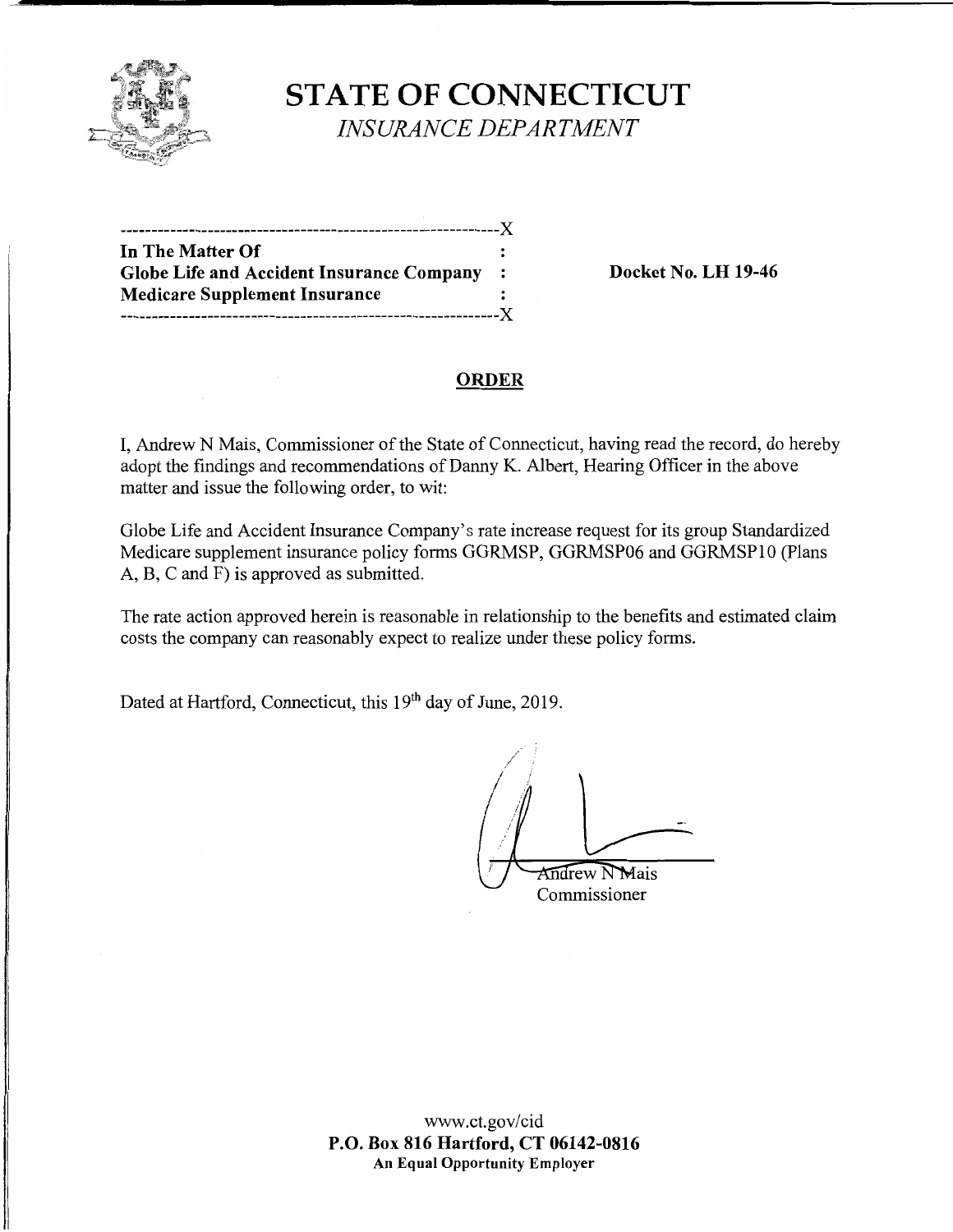

# **ST ATE OF CONNECTICUT**  *INSURANCE DEPARTMENT*

| In The Matter Of                                 |   |
|--------------------------------------------------|---|
| <b>Globe Life and Accident Insurance Company</b> | : |
| <b>Medicare Supplement Insurance</b>             |   |
| -------------------------X                       |   |

**Docket No. LH 19-46** 

## **PROPOSED FINAL DECISION**

#### I. **INTRODUCTION**

The Insurance Commissioner of the State of Connecticut is empowered to review rates charged for individual and group Medicare supplement policies sold to any resident of this State who is eligible for Medicare. The source for this regulatory authority is contained in Chapter 700c and Section 38a-495a of the Connecticut General Statutes.

After due notice, a hearing was held at the Insurance Department in Hartford, CT on Thursday, June 6, 2019, to consider whether or not the rate increase requested by Globe Life and Accident Insurance Company on its Medicare supplement insurance business should be approved.

No members from the general public attended the hearing.

No company representatives from Globe Life and Accident Insurance Company attended the hearing.

The hearing was conducted in accordance with the requirements of Section 38a-474, Connecticut General Statutes, the Uniform Administrative Procedures Act, Chapter 54 of Section 3 Sa-8-1 et seq. of the Regulations of Connecticut State Agencies.

A Medicare supplement policy is a private health insurance policy sold on an individual or group basis, which provides benefits that are additional to the benefits provided by Medicare. For many years Medicare supplement policies have been highly regulated under both state and federal law to protect the interests of persons eligible for Medicare who depend on these policies to provide additional coverage for the costs of health care.

Effective December 1, 2005, Connecticut amended its program of standardized Medicare supplement policies in accordance with Section 38a-496a of the Connecticut General Statutes, and Sections 38a-495a-1 through 38a-495a-21 of the Regulations of Connecticut Agencies. This program, which conforms to federal requirements, provides a "core" package of benefits known as Plan A. Insurers may also offer any one or more of eleven other plans (Plans B through N).

Effective January 1, 2006, in accordance with Section 38a-495c of the Connecticut General Statutes (as amended by Public Act 05-20) premiums for all Medicare supplement policies in the state must use community rating. Rates for Plans A through N must be computed without regard to age, gender, previous claims history or the medical condition of any person covered by a Medicare supplement policy or certificate.

> www.ct.gov/cid **P.O. Box 816 Hartford, CT 06142-0816 An Equal Opportunity Employer**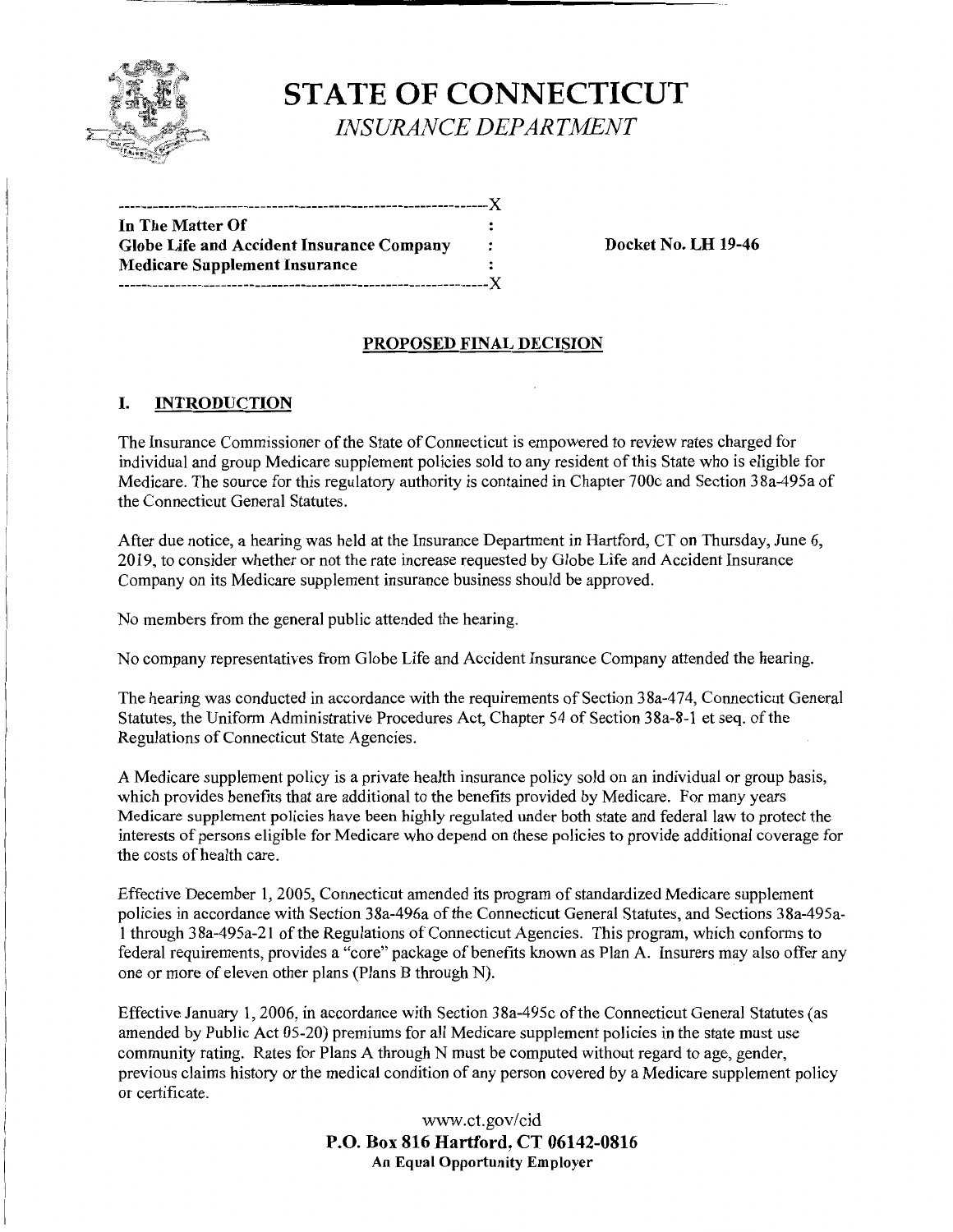The statute provides that coverage under Plans A through N may not be denied on the basis of age, gender, previous claims history or the medical condition of any covered person. Insurers may exclude benefits for losses incurred within six months from the effective date of coverage based on a pre-existing condition.

Effective October 1, 1998, carriers that offer Plan B or Plan C must make these plans as well as Plan A, available to all persons eligible for Medicare by reason of disability.

Insurers must also make the necessary arrangements to receive notice of all claims paid by Medicare for their insureds so that supplement benefits can be computed and paid without requiring insureds to file claim forms for such benefits. This process of direct notice and automatic claims payment is commonly referred to as "piggybacking" or "crossover".

Sections 38a-495 and 38a-522 of the Connecticut General Statutes, and Section 38a-495a-10 of the Regulations of Connecticut Agencies, state that individual and group Medicare supplement policies must have anticipated loss ratios of 65% and 75%, respectively. Under Sections 38a-495-7 and 38a-495a-10 of the Regulations of Connecticut Agencies, filings for rate increases must demonstrate that actual and expected losses in relation to premiums meet these standards, and anticipated loss ratios for the entire future period for which the requested premiums are calculated to provide coverage must be expected to equal or exceed the appropriate loss ratio standard.

Section 3 8a-4 73 of the Connecticut General Statutes provides that no insurer may incorporate in its rates for Medicare supplement policies factors for expenses that exceed 150% of the average expense ratio for that insurer's entire written premium for all lines of health insurance for the previous calendar year.

#### **II. FINDING OF FACT**

After reviewing the exhibits entered into the record of this proceeding, and utilizing the experience, technical competence and specialized knowledge of the Insurance Department, the undersigned makes the following findings of fact:

1. Globe Life and Accident Insurance Company has requested the following rate increases for group standardized Medicare supplement policy form GGRMSP:

| Plan | Increase |
|------|----------|
| A    | 8.0%     |
| B    | 8.0%     |
| C    | 8.0%     |
| F    | 8.0%     |

- 2. As of third quarter 2018 there were 3 policies in-force **in** Connecticut and 112 nationwide.
- 3. The proposed rates are expected to satisfy the Connecticut statutory loss ratio of 75% required of group Medicare supplement forms.
- 4. Globe Life and Accident Insurance Company has conformed to subsection (e) of section 38a-495c, C.G.S. regarding the automatic claims processing requirement.
- 5. The 2017 and 2018 loss ratios on a nationwide basis, are 84.9% and 86.5% respectively, with inception-to-date at 82.0% (plan specific experience was deemed not credible).